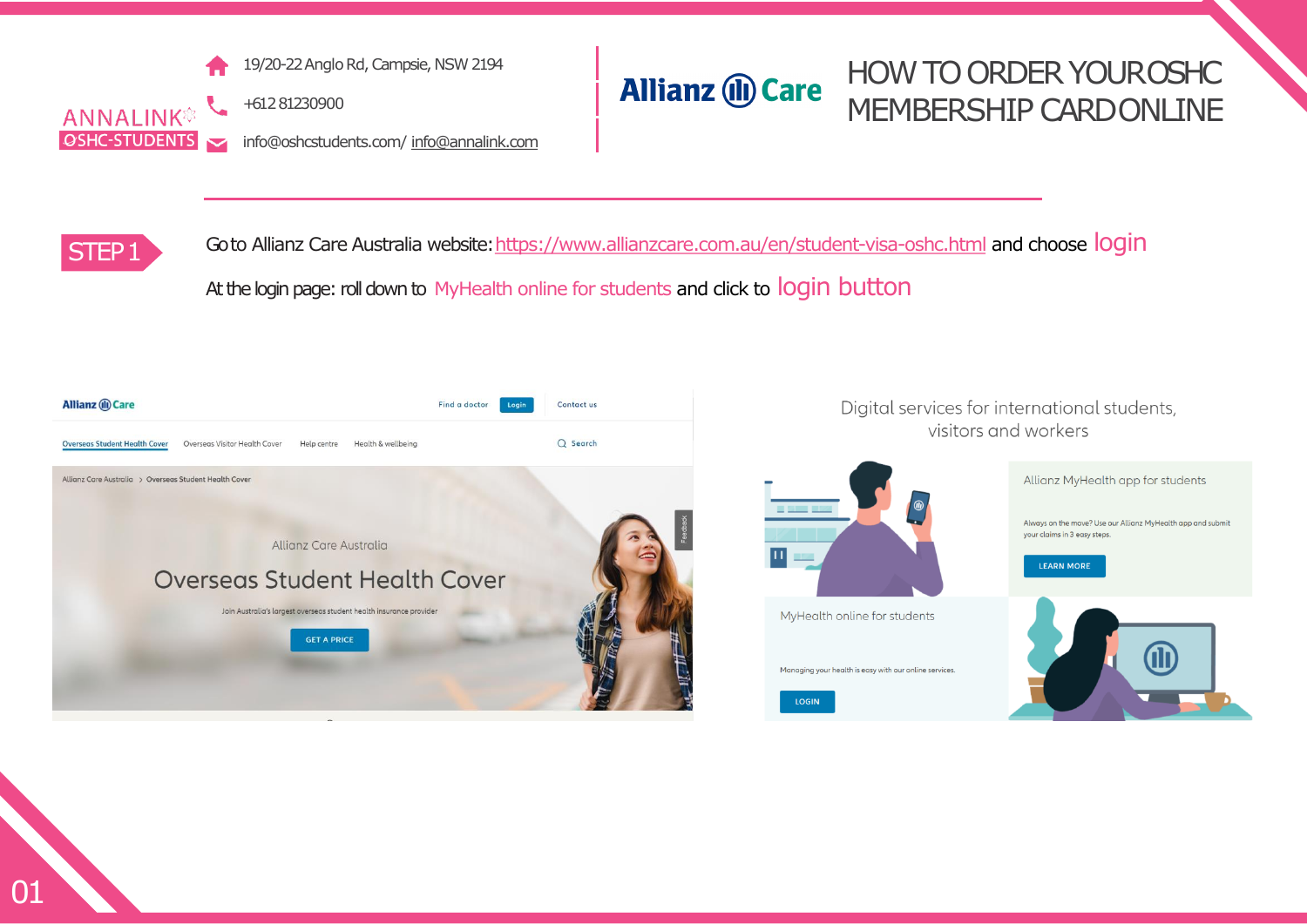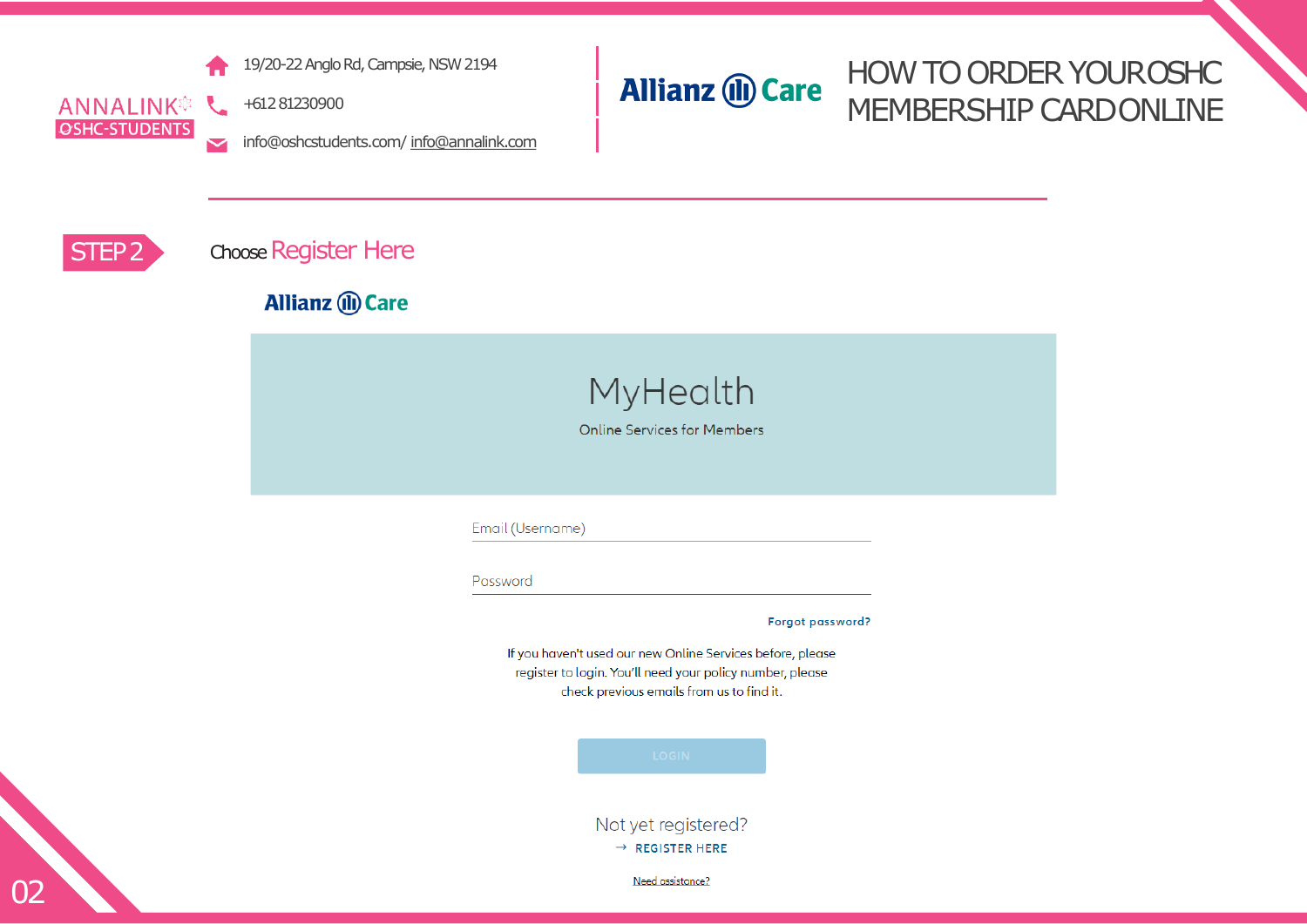

19/20-22 Anglo Rd, Campsie, NSW 2194



## HOW TO ORDER YOUROSHC MEMBERSHIP CARDONLINE

info@oshcstudents.com/ [info@annalink.com](mailto:info@annalink.com)



STEP3 Complete some details as: Your Policy number, Date of Birth and First three characters of your family name then choose Begin Setup.

### **Allianz (II) Care**

+61 2 81230900

# Let's get you setup

To register, please enter the following details

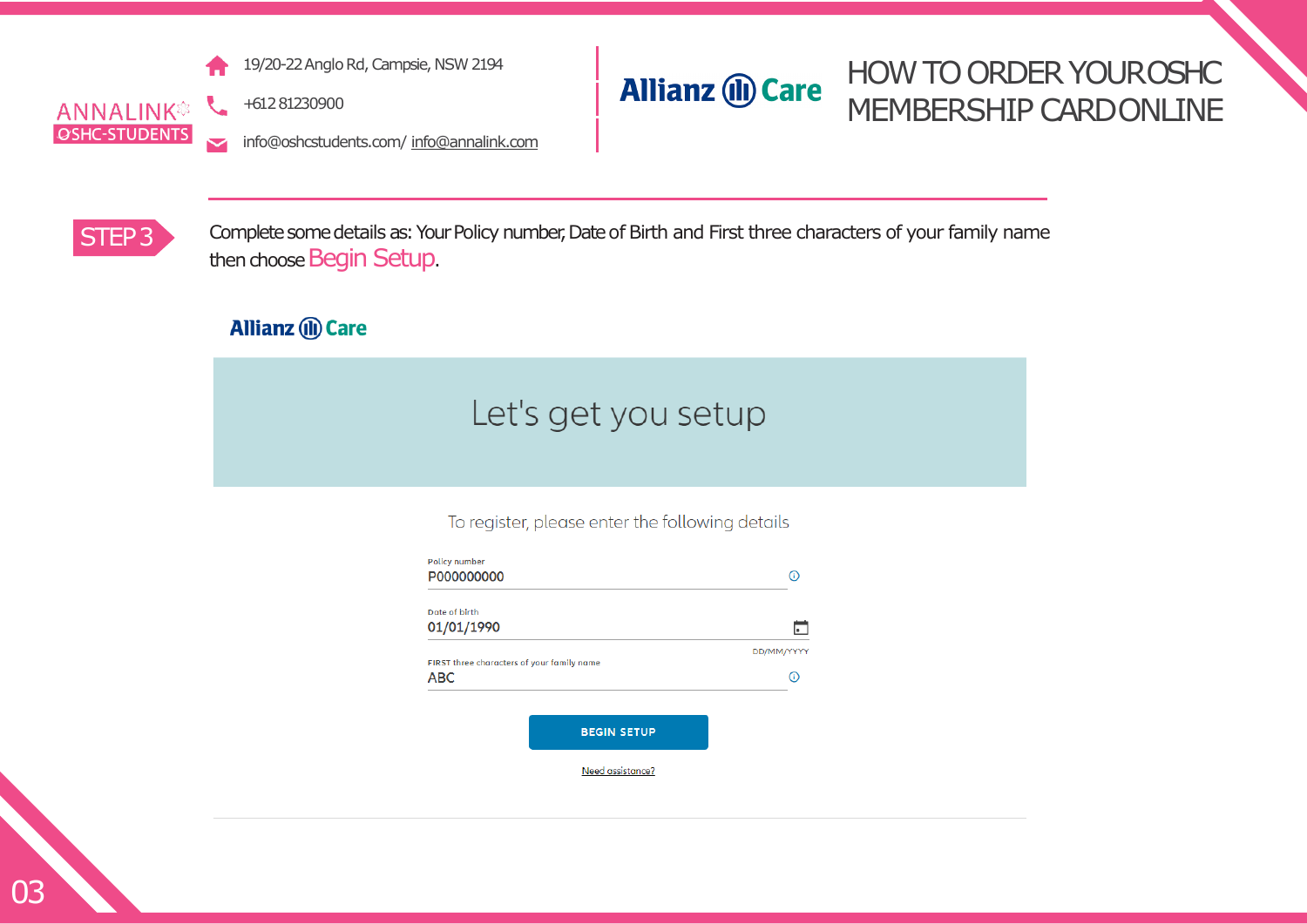

ANNALINK<sup>®</sup> +61 2 81230900 **OSHC-STUDENTS** 

HOW TO ORDER YOUROSHC **Allianz (II) Care** MEMBERSHIP CARDONLINE

info@oshcstudents.com/ [info@annalink.com](mailto:info@annalink.com)



#### STEP4 Enter your email address and choose Continue Setup

After that, an email with 6 digit security code will be sent to your email address and Create and Confirm your password at the last step.

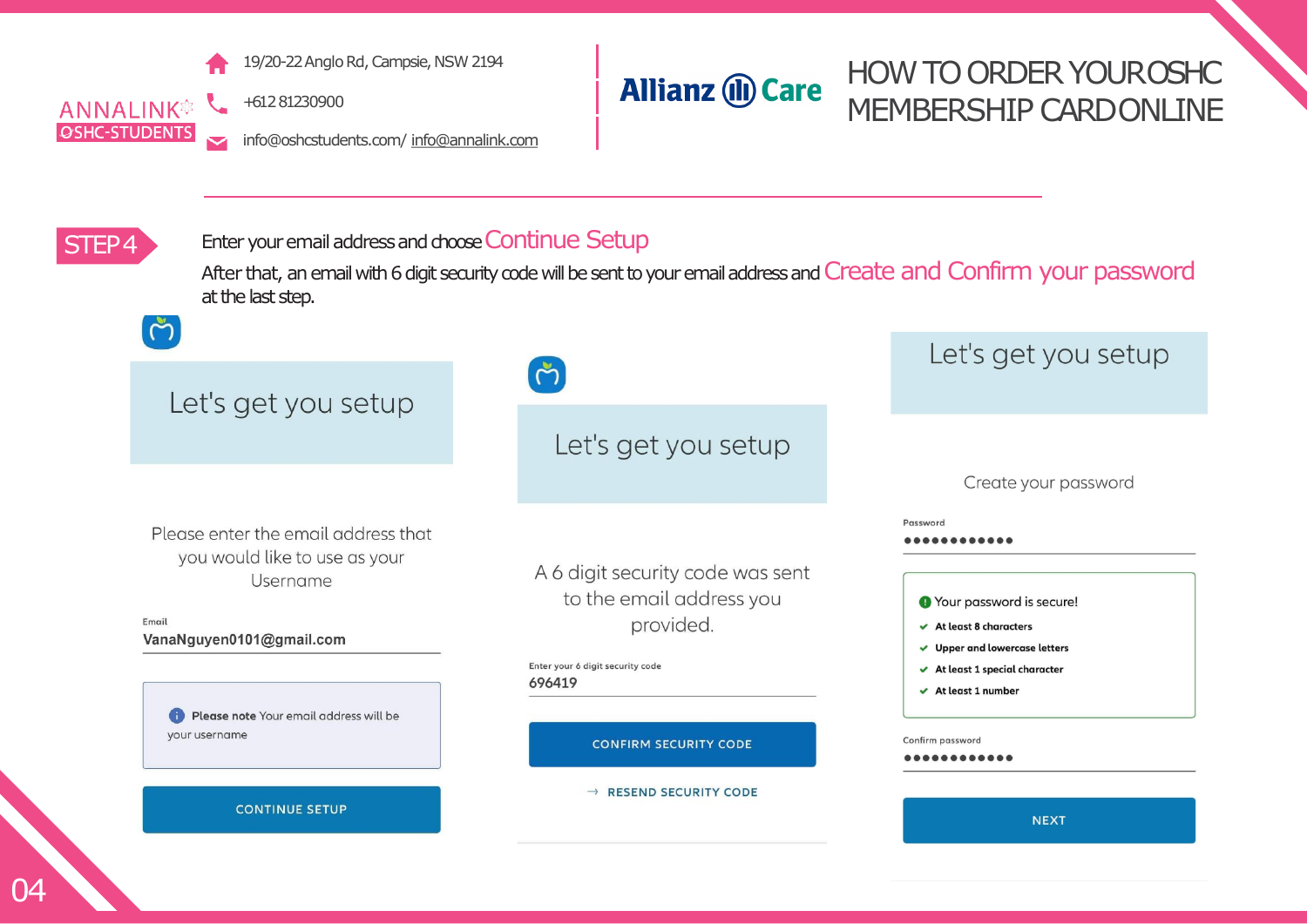![](_page_4_Picture_0.jpeg)

19/20-22 Anglo Rd, Campsie, NSW 2194

+61 2 81230900

info@oshcstudents.com/ [info@annalink.com](mailto:info@annalink.com)

#### HOW TO ORDER YOUROSHC **Allianz (II) Care** MEMBERSHIP CARDONLINE

STEP 5 Download Allianz MyHealth on the Appstore/ Google Play to your phone then follow the Instruction.

![](_page_4_Picture_6.jpeg)

![](_page_4_Picture_7.jpeg)

![](_page_4_Picture_8.jpeg)

![](_page_4_Picture_9.jpeg)

#### About this app

 $\rightarrow$ 

 $100K +$ 

Quick and easy claims using the MyHealth App

![](_page_4_Picture_13.jpeg)

**く Search** 

![](_page_4_Picture_15.jpeg)

**What's New** 

#### **Version History**

Version 6.3

3d ago

Minor update. Usability enhancements and bug fixes.